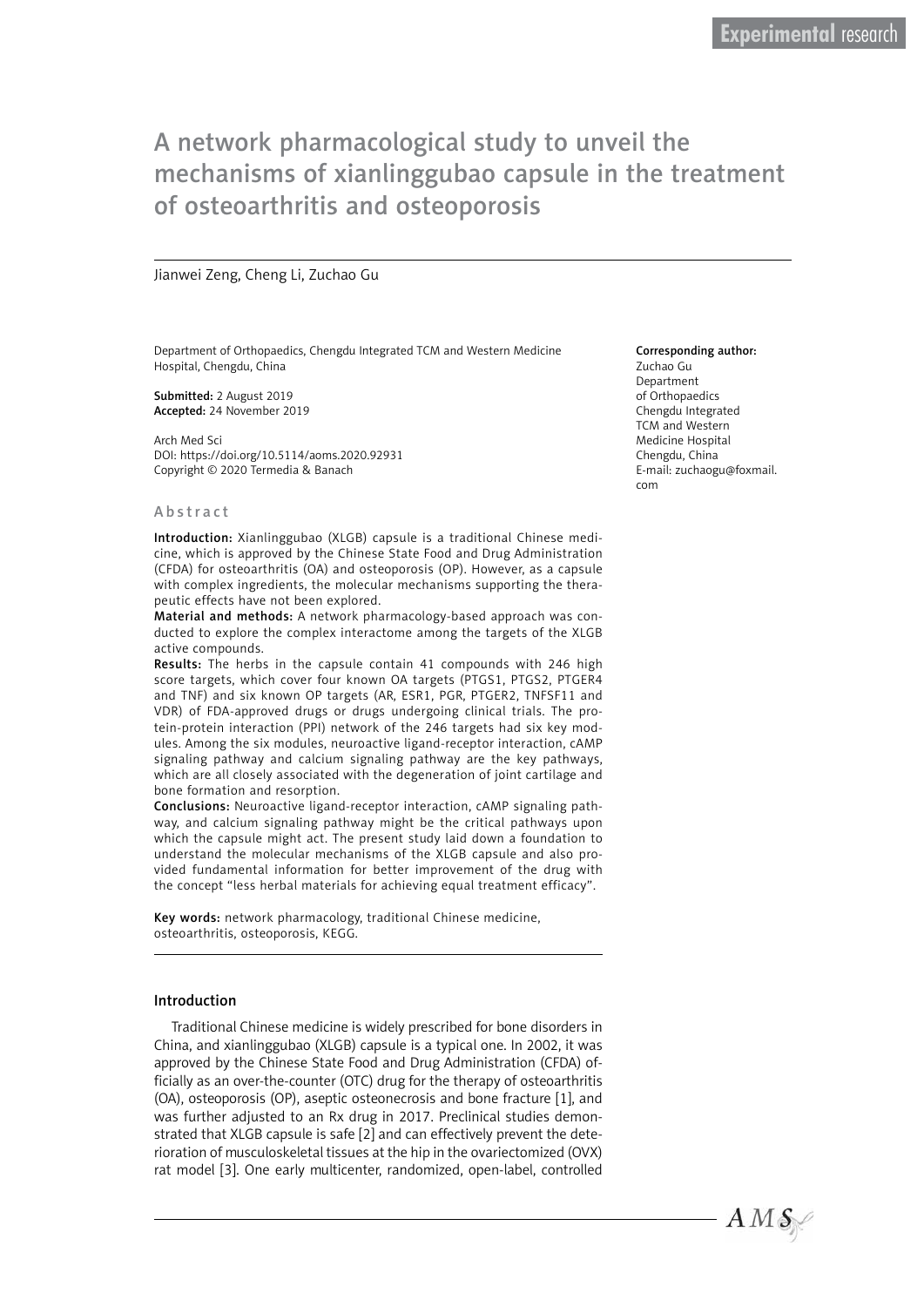trial based on 180 women with postmenopausal OP showed that treatment with XLGB is safe and can prevent bone loss and increase bone mineral density (BMD) by 2.1% at the lumbar spine at 6 months [1]. Another recent study based on 534 patients with knee and hand OA (272 received XLGB and 262 formed the control group) reported that XLGB capsule significantly improves the function of the knee and hand and also reduces OA associated pain over a 6-month period, in terms of the numeric pain rating scales (NPRS), the Western Ontario and McMaster Universities Arthritis Index, and the Australian/Canadian Osteoarthritis Hand Index scores [4]. These findings confirmed the clinical efficacy of this drug.

However, OA and OP are two distinct diseases. OA is a type of joint disease and is one of the most common forms of chronic arthritis, which is associated with degenerating joint cartilage and underlying bone, while OP is a bone disease that is characterized by reduced bone mass and the deterioration of bone micro-architecture. Therefore, it is necessary to explore the molecular mechanisms of XLGB capsule in the treatment of osteoarthritis and osteoporosis for better improvement of drug administration.

XLGB capsule is a herbal Fufang that consists of six herbs. Their percentages in weight were as follows: *Herba epimedii* (Chinese name: Yinyanghuo, 70%), *Radix dipsaci* (Chinese name: Xuduan, 10%), *Radix salvia miltiorrhizae* (Chinese name: Danshen, 5%), *Rhizoma anemarrahenae* (Chinese name: Zhimu, 5%), *Fructus Psoraleae* (Chinese name: Buguzhi, 5%), and *Rehmannia glutinosa* (Chinese name: Dihuang, 5%) [1]. Chemical analysis of the natural products in these herbs showed that there are hundreds of compounds with varying structures in this formula [1].

Since different compounds may influence different targets, the complex compounds in the capsule might exert therapeutic effects on diseases





via synergistically influencing multiple signaling pathways. Therefore, it is relatively difficult to explore the intricate mechanisms of this drug merely using traditional experimental strategies. Network pharmacology is a distinctive new strategy to systematically explore the set of disease-specific proteins and then to investigate chemical molecules that are capable of targeting that set of proteins [5].

In this study, we used a network pharmacology-based approach to explore the complex interactome among the targets of the active compounds of the XLGB capsule.

# Material and methods

The general workflow for this in-silico analysis of the XLGB capsule in the treatment of OA and OP is shown in Figure 1.

# Identification of herbal compounds and the corresponding chemical ingredients in XLGB capsule

To identify the herbal compounds and the corresponding chemical ingredients in XLGB capsule, we performed data mining in BATMAN-TCM, which is an online bioinformatics analysis tool that offers a large amount of information regarding TCM formulae and their chemical ingredients [6]. The key compounds of the five herbs Yinyanghuo, Xuduan, Danshen, Buguzhi and Dihuang were input individually to identify their specific compounds. The compounds without structural information and for which the targets could not be predicted were removed. Then, the targets of each compound were predicted. For screening high potential targets, the score cutoff for a compound was 80. All of the following network and pathway analyses are based on these potential targets.

# Identification of the therapeutic targets of osteoarthritis

The therapeutic targets of osteoarthritis were identified using the Therapeutic Target Database (TTD, [https://db.idrblab.org/ttd/\)](https://db.idrblab.org/ttd/) [7], which is a database that provides data about the therapeutic targets (both protein and nucleic acid targets) that were approved or studied, their molecular pathway and the corresponding drugs. Osteoarthritis and osteoporosis were used as the key terms to search their therapeutic targets. Only the targets of FDA approved drugs or drugs under clinical studies for OA/OP treatment were identified.

## Protein-protein interaction (PPI) analysis

The PPI network was generated using the Figure 1. Workflow for this in-silico analysis STRING database (https://string-db.org/, ver. 10.5),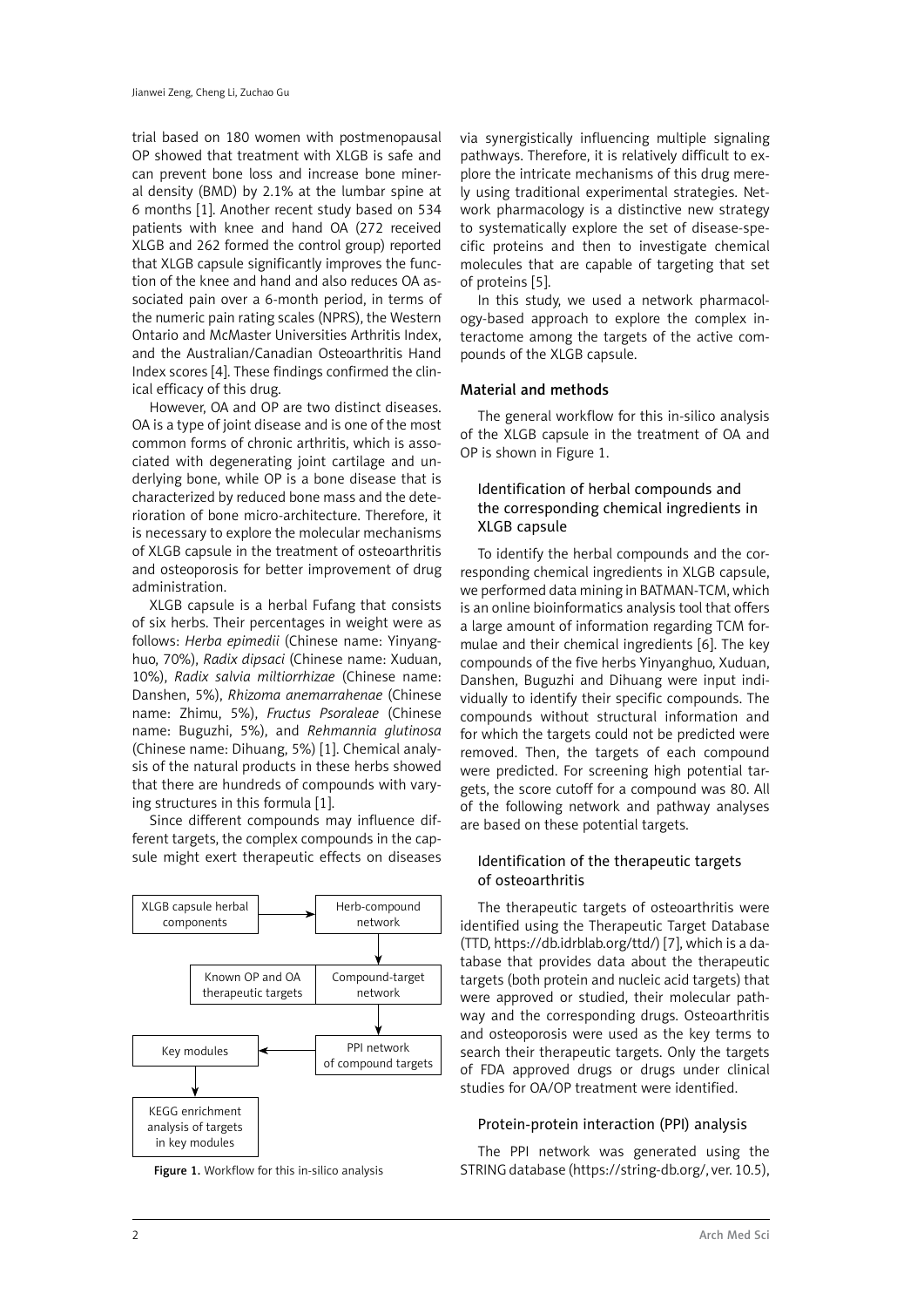which is an online tool for visualizing protein-protein interactions. The minimal interaction score was set to 0.7, which suggests moderate confidence in the interactions.

# Module analysis

To gain an insight into the cluster modules in the PPI network, the Cytoscape plugin Molecular Complex Detection (MCODE) [8] was used. The modules were identified using the following parameters: Degree Cutoff: 2, Node Score Cutoff: 0.2, K-Core: 2, Max. Depth: 100. Additionally, the enrichment of the genes in the Kyoto Encyclopedia of Genes and Genomes (KEGG) pathways was analyzed and visualized using the Cytoscape plugin ClueGO. Only the pathways with a *p* < 0.05 were analyzed.

## Results

## Herb-compound network

In BATMAN-TCM, we found that the six herbs in XLGB capsule contain 280 compounds, among which 102 compounds do not have structural information and thus their targets cannot be predicted. Therefore, these compounds were removed. Among the compounds subjected to target prediction, 29 were from Buguzhi, 75 were from Danshen, 3 were from Dihuang, 2 were from Xuduan, 37 were from Yinyanghuo, and 32 were from Zhimu. The herb-compound information is provided in Supplementary Table SI.

Among the 178 compounds with known and predicted targets, 41 compounds from 5 herbs had targets with a score over 80. To ensure the high reliability of gene and signaling network construction, only this part of targets was included in the following analysis (Supplementary Table SII). The Herb-Compound network between the five herbs (green) and 41 compounds (pink) is presented in Figure 2.

## Compound-target networks

The compound-target network is presented in Figure 2. Bioinformatic prediction showed that there are 246 targets of the 41 compounds. By using osteoarthritis and osteoporosis as the key term to search their therapeutic target, we



Figure 2. Herbal compounds and the corresponding chemical ingredients with high score targets. Herb-compound network between the 5 herbs (green) and 41 compounds (pink) with target score higher than 80 in BATMAN-TCM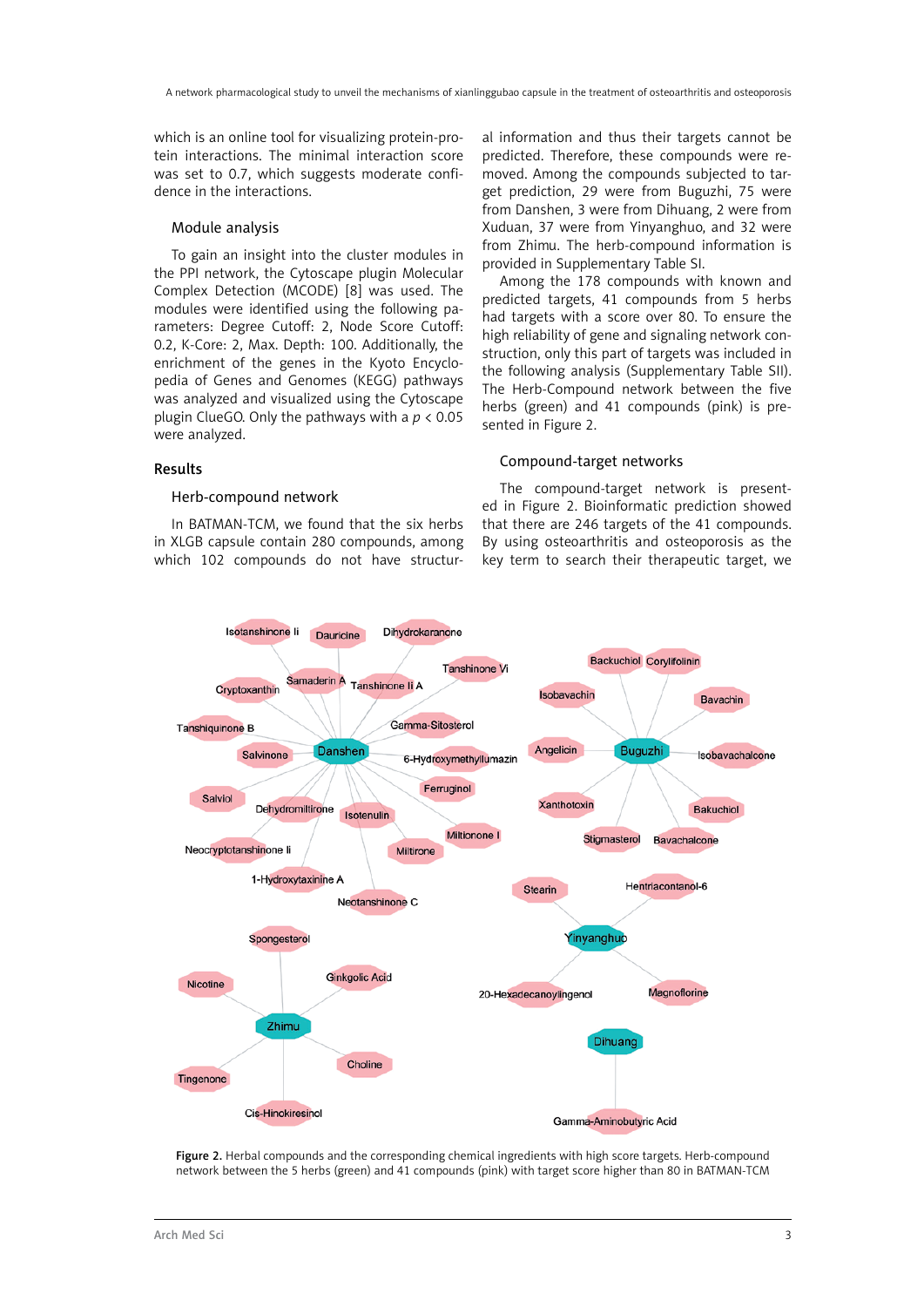identified 23 targets of FDA-approved drugs or drugs under clinical studies for OA treatment, including TTD, MMP2, ALOX5, BDKRB2, NR1H4, COX1, COX2, IL1B, PTGS1, PTGS2, SCN1A, TGFB1, TNF, ADAMTS5, BDKRB1, MMP13, IKBKB, IL1A, MAPK12, NOS2, PTGER4, MMP3 and GDF5. We also identified 22 potential therapeutic targets of OP, including AR, CALCR, CNR2, ESR1, CASR, FDPS, GLP2R, PTH, PTH1R, PGR, PTGER2, SRC, TNFSF11, VDR, CTSK, DKK1, IL3RA, LTB4R, PTH2R, SOST, ITGB5 and PTK2B. Intersecting analysis revealed that among the 23 therapeutic targets of OA, 4 were included in the network, including PTGS1, PTGS2, PTGER4 and TNF (blue, Figure 3). PTGS1 and PTGS2 are the targets of miltirone, neotanshinone C, neocryptotanshinone II, tanshiquinone B, dehydromiltirone and miltionone I from Danshen. PTGER4 is a target of 1-hydroxytaxinine A from Danshen. TNF is a target of tanshiquinone

B, ferruginol, miltionone I, neocryptotanshinone II and neotanshinone C from Danshen (Supplementary Table SII). Among the 22 therapeutic targets of OP, 6 were included in the network, including AR, ESR1, PGR, PTGER2, TNFSF11 and VDR (purple, Figure 3). AR is a target of iotenulin from Danshen. ESR1 is a target of cis-hinokiresinol and spongesterol from Zhimu; ferruginol, gamma-sitosterol, dihydrokaranone, salvinone and salviol from Danshen; bakuchiol, backuchiol and angelicin from Buguzhi. PGR is a target of angelicin from Buguzhi. PTGER2 is a target of 1-hydroxytaxinine A from Danshen. TNFSF11 is a target of neotanshinone C, miltionone I, neocryptotanshinone II and tanshiquinone B from Danshen. VDR is a target of cryptoxanthin and gamma-sitosterol from Danshen; angelicin and xanthotoxin from Buguzhi; and spongesterol from Zhimu (Supplementary Table SII).



Figure 3. Compound-target networks. The compound-target network showing the 246 targets of the 41 compounds. The known OA and OP therapeutic targets were marked in blue and purple respectively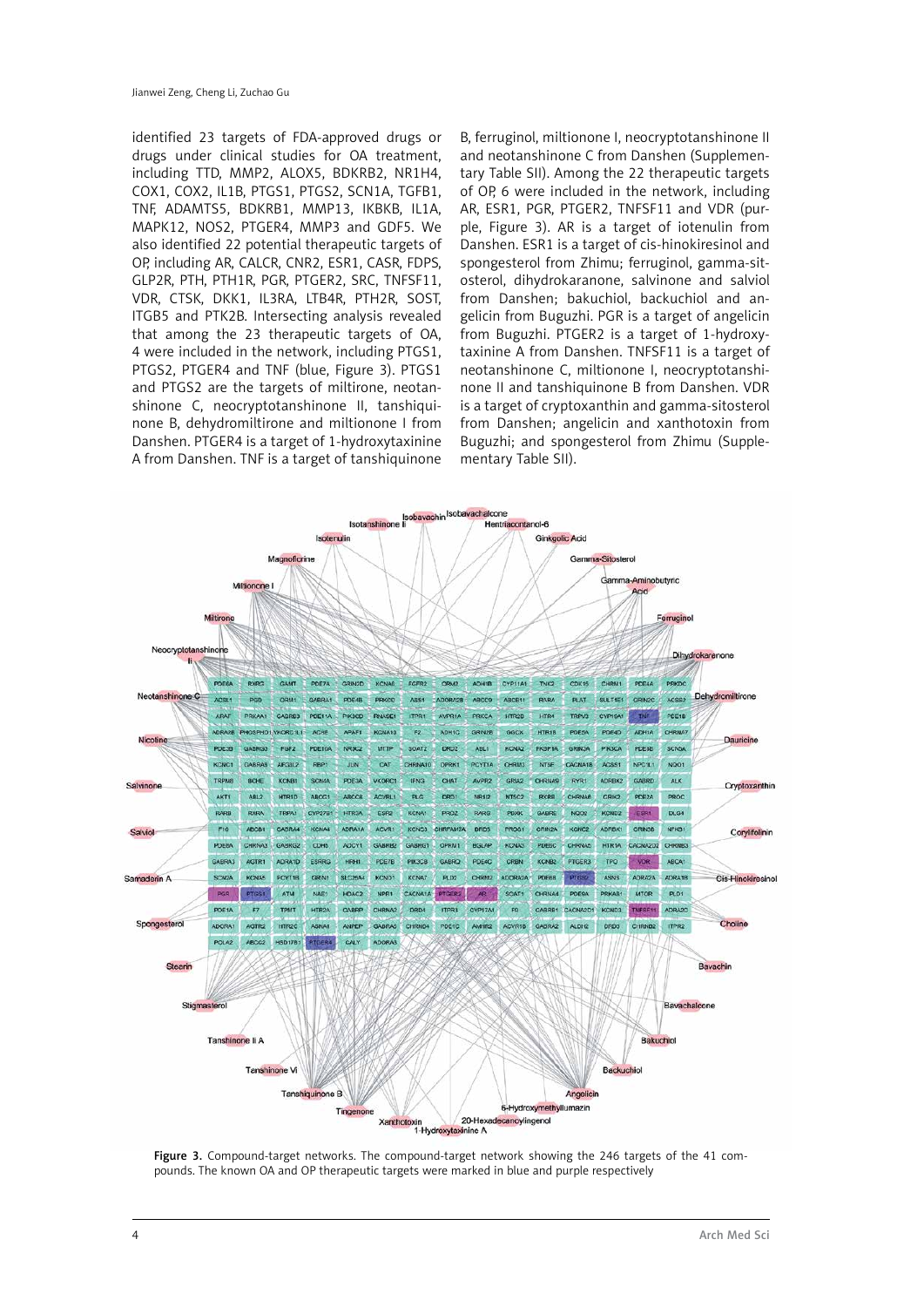#### PPI network of compound targets

PPI network is a useful tool for visualizing the multiple interactions of diverse proteins. Therefore, the PPI network of the 246 targeting proteins was generated (Figure 4). Their molecular actions were as indicated. In the network, some proteins closely interact and form clustering modules that act together to exert specific molecular functions. Using MCODE [8], we identified six key modules (Figure 5). By performing KEGG analysis, we found that the targets in module 1 were enriched in cAMP signaling pathway, neuroactive ligand-receptor interaction, regulation of actin cytoskeleton, cholinergic synapse, serotonergic synapse, gap junction, inflammatory mediator regulation of TRP channels, calcium signaling pathway, cGMP-PKG signaling pathway, vascular smooth muscle contraction, salivary secretion and adrenergic signaling in cardiomyocytes (Figure 6 A, Supplementary Table SIII). The targets in module 2 were enriched in taste transduction, neuroactive ligand-receptor interaction, GABAergic synapse, retrograde endocannabinoid signaling, morphine addiction and nicotine addiction (Figure 6 B, Sup-



Figure 4. PPI Network of the compound targets. The PPI network of the 246 targeting proteins was generated using string 10.5, by setting the minimal interaction score to 0.7. Their molecular action types are indicated at the bottom of the figure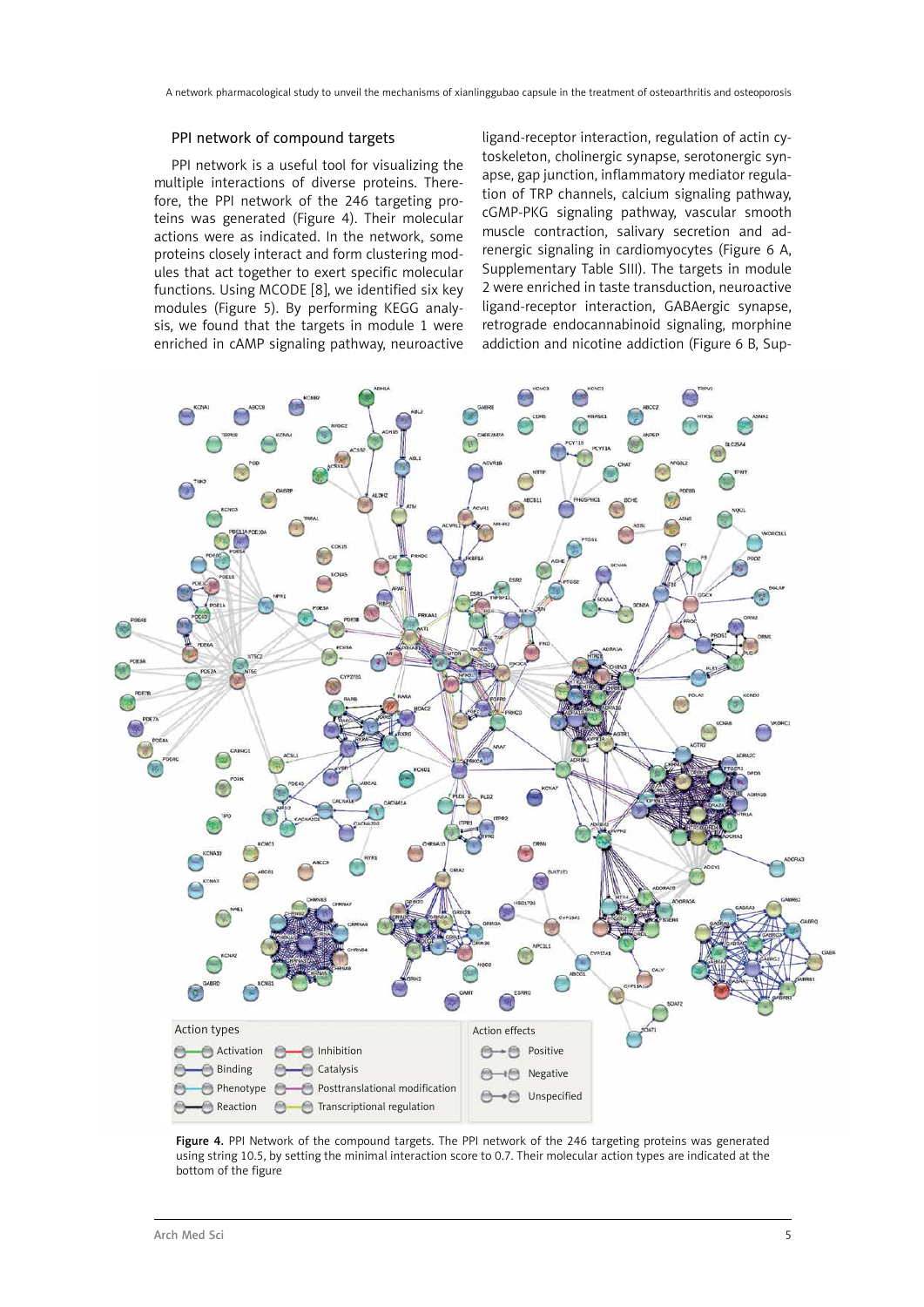

Figure 5. Module analysis of the PPI network. The six key modules in the PPI network were identified using the MCODE app in Cytoscape. Module 1: MCODE score = 15.034; Module 2: MCODE score = 10.8; Module 3: MCODE score = 10.0; Module 4: MCODE score = 8.0; Module 5: MCODE score = 8.0; Module 6: MCODE score = 5.11

plementary Table SIV). The targets in module 3 were enriched in neuroactive ligand-receptor interaction and cholinergic synapse (Figure 6 C, Supplementary Table SV). The targets in module 4 were enriched in neuroactive ligand-receptor interaction, cAMP signaling pathway and calcium signaling pathway (Figure 6 D, Supplementary Table SVI). The targets in module 5 were enriched in glutamatergic synapse, cocaine addiction, circadian entrainment, long-term potentiation, Alzheimer disease, amyotrophic lateral sclerosis (ALS), alcoholism, cAMP signaling pathway, neuroactive ligand-receptor interaction, amphetamine addiction and nicotine addiction (Figure 6 E, Supplementary Table SVII). The targets in module 6 were enriched in pathways in cancer, PI3K-Akt signaling pathway, Th17 cell differentiation, thyroid hormone signaling pathway, adipocytokine signaling pathway, acute myeloid leukemia, small cell lung cancer, non-small cell lung cancer and gastric cancer (Figure 6 F, Supplementary Table SVIII).

### Discussion

As a typical traditional Chinese medicine, XLGB has been demonstrated to be an effective and safe treatment for patients with OA or OP [1, 4, 9] and has been approved as an Rx drug by CFDA. However, it is a herb-based drug with complex compounds. Thus, it is meaningful to make further modifications via decreasing the use of herb materials but with equal or even better therapeutic efficacy. This is the key rationale of the current study to explore its molecular mechanisms for a better understanding of its biological effects.

Via network pharmacology-based exploration, we analyzed the components of XLGB capsule and identified 41 components with 246 known and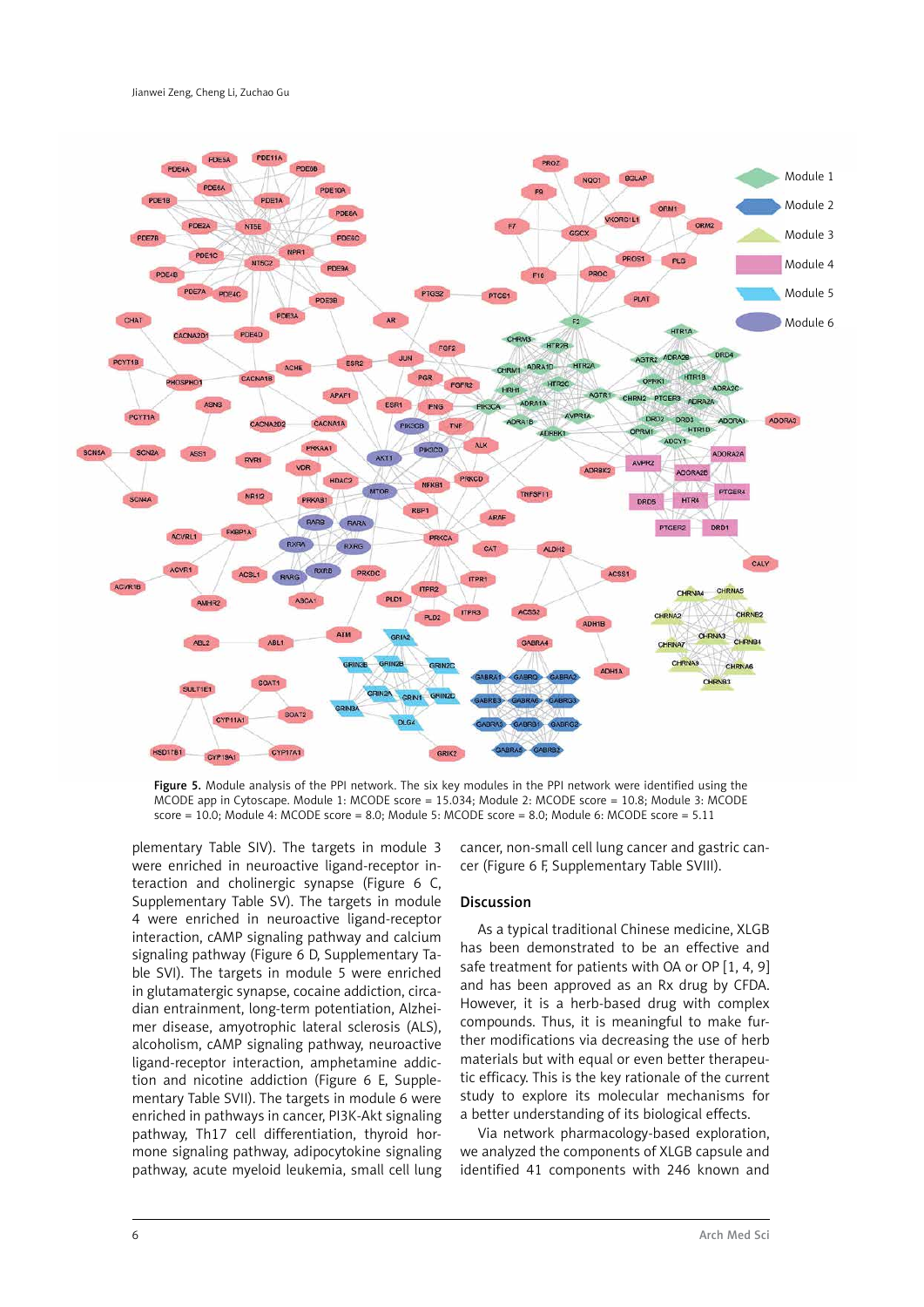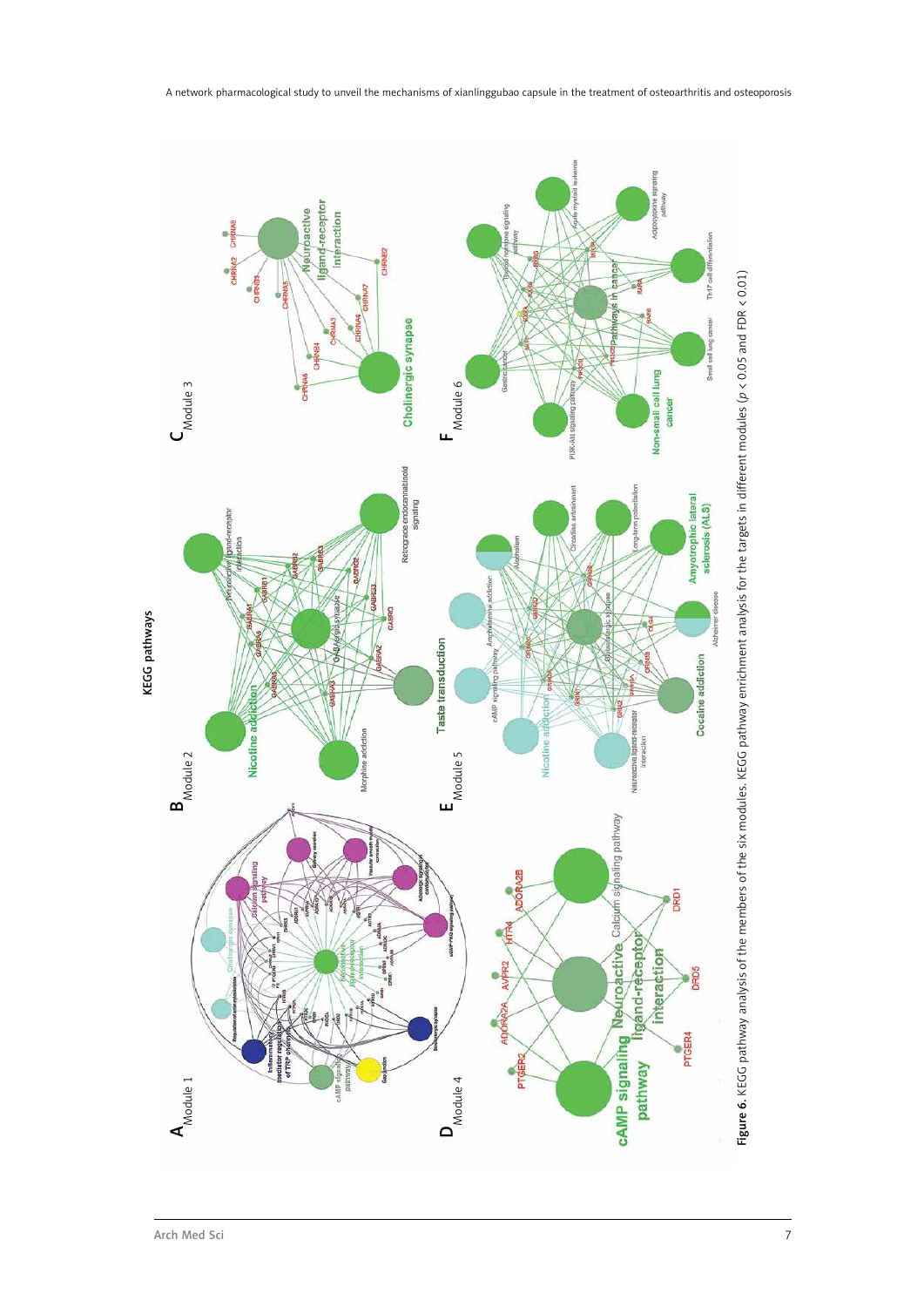predicted targets. The 246 targets included four known OA targets (PTGS1, PTGS2, PTGER4 and TNF) and six known OP targets (AR, ESR1, PGR, PTGER2, TNFSF11 and VDR). PTGS1 and PTGS2 are targets of FDA-approved OA drugs, such as naproxen [10] and salsalate [11]. PTGER4 antagonist, anti-TNF- $\alpha$ antibody fragment (DLX-105, NCT01624376) and TNF inhibitor (PMI-005, NCT01010919) have been under phase I or II trials. Regarding OP targets, AR is targeted by nandrolone [12] and testosterone [13]. ESR1 is the target of bazedoxifene [14]. lasofoxifene [15], Estratab [16] and raloxifene [17]. TNFSF11 is the target of denosumab [18]. One recent study found that ablate estrogen receptor  $\alpha$  $(ER\alpha)$  in the medial basal hypothalamus in female mice results in significantly increased BMD of trabecular and cortical bones, suggesting that ESR1 is a critical homeostatic regulator diverting calcium and energy stores [19]. Some other drugs targeting PTGER and VDR are also under clinical trials. These findings indicate that some compounds of XLGB capsule might exert anti-OA and anti-OP effects partly via these targets.

One previous study found that the active components extracted from XLGB such as terpenes from *Radix Dipsaci*, phenylpropanoids from *Herba Epimedii*, and coumarins from *Fructus Psoraleae* can effectively promote the proliferation and mineralization of osteoblast-like UMR 106 cells [20]. However, our in-silico analysis found far more chemical components, which might form quite complex regulatory networks. Different compounds might exert biochemical effects synergistically, which makes the multiple-component capsule more effective than a single reagent in osteogenesis [21]. This mechanism might also apply to the anti-OA effect of the capsule. To further characterize the potential signaling network of XLGB capsule, we identified six key modules in the PPI network. Among them, neuroactive ligand-receptor interaction is a crucial KEGG pathway in modules 1, 2, 3 and 4. The cAMP signaling pathway was identified in modules 1, 4 and 5. The calcium signaling pathway was detected in module 1 and module 4. Therefore, they might be the critical pathways upon which the XLGB capsule might act.

Although several O-associated risk factors such as genetic predisposition, aging, obesity, and joint malalignment have been identified, the pathogenesis of OA remains largely unknown [22]. One recent study compared the dysregulated genes in normal and OA human knee cartilage tissues and found that neuroactive ligand-receptor interaction is among the top pathways in which the dysregulated genes enriched in [22]. Genetic alterations in TGF-β/Smad, Wnt/β-catenin and Indian Hedgehog (Ihh) signaling pathways can result in unbalanced anabolic and catabolic activities in articular carti-

lage and subsequent irreversible degradation of the extracellular matrix [23]. The cAMP pathway can synergistically modulate TGF-β/Smad-induced expression of extracellular matrix component, thereby regulating extracellular matrix homeostasis [24]. Intracellular calcium can activate the calcium-/calmodulin-dependent protein kinase II (caMK2) and induce the cartilage degeneration of rat mandibular condyle [25] and OA-associated changes in phenotype markers in human chondrocytes [26]. Therefore, we hypothesized that besides the known targets of OA, the active compounds in XLGB capsule might also act upon some targets in these pathways to alleviate OA.

The fundamental cause of OP is the disequilibrium between bone formation and resorption, which are mediated by osteoblasts and osteoclasts, respectively. Therefore, osteoblast-osteoclast communication is critical in maintaining the equilibrium. There are at least three levels of communication: 1) paracrine contact, which includes the secreted chemokines, cytokines, growth factors and other small molecules; 2) direct cellular contact via receptor-ligand interactions on the cell membrane; 3) cell-bone matrix interaction [27]. The paracrine factors include osteoprotegerin, semaphorins (Semas), monocyte chemoattractant protein-1 (MCP-1, also known as CCL2), monocyte chemo-attractants MRP-1 (CCL6), MCP-2 (CCL8) and MCP-5 (CCL12) [27, 28]. Direct osteoblast-osteoclast communication can be mediated via RANKL, Steel factor, ephrin-A2, ephrin-B2, semaphorin 4D, semaphorin 6C, semaphorin 7A and connexins [28, 29]. The bone matrix also acts as a reservoir for a large number of osteotropic factors, such as FGF, BMPs, IGFs, PDGF, TGF-β and VEGF [27, 30]. The transductions of these signaling pathways all involve in neuroactive ligand-receptor interaction. The cAMP signaling pathway has diverse effects on OP, by regulating osteoclast differentiation and function. This pathway can induce the degradation of Cbfa1, which is a transcription factor that acts as a master regulator of osteoblastic differentiation [31]. Also, it induces the expression of RANKL, which enhances osteoclastic differentiation of marrow preosteoclasts [32]. However, some other studies found that in osteoblasts, the cAMP signaling exerts osteogenic effects via regulating multiple genes such as activating transcription factor 4 (Atf4) and aryl hydrocarbon receptor (AhR) [33, 34]. This signaling pathway also contributes to osteoblastic mineralization and subsequent bone formation via glucagon-like peptide-1 (GLP-1) [35]. In addition, activation of cAMP signaling can induce increased osteogenic differentiation of mesenchymal stem cells, at the expense of adipogenesis [36]. These findings collectively suggest that cAMP signaling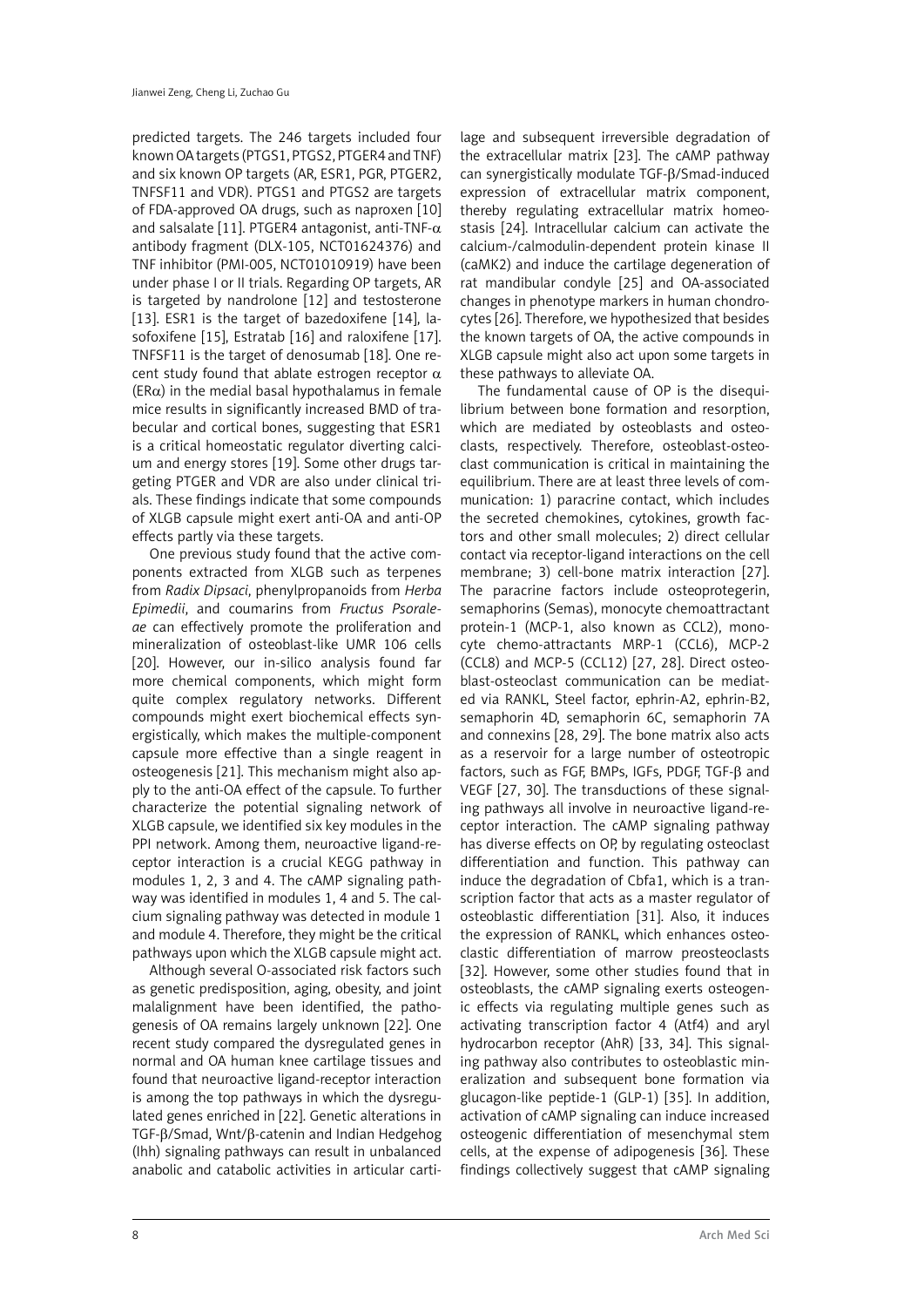activity has different effects on osteoclasts, osteoblasts and osteogenesis of mesenchymal stem cells and thus plays a vital role in maintaining the hemostasis between osteoclasts and osteoblasts. Previous studies also showed that in osteoblasts, an increase of intracellular calcium concentration activates the protein kinase Akt, which subsequently enhances osteoblast proliferation and survival [37, 38].

In this study, although we infer that these three KEGG pathways might be the critical pathways upon which XLGB capsule might act, we could not exclude the potential involvement of other KEGG pathways in the anti-OA and anti-OP effects. For example, the cGMP-PKG signaling pathway is associated with the pathophysiologic effects of NO in OA [39]. Some members of the adipocytokine signaling pathways, such as leptin, resistin, and visfatin, are active players in the pathogenesis of OA [40, 41]. The cGMP-PKG signaling pathway, PI3K-Akt signaling pathways, and adipocytokine signaling pathways are also involved in bone formation and resorption [35, 42, 43]. However, some KEGG pathways, such as taste transduction, Alzheimer disease, amyotrophic lateral sclerosis (ALS), acute myeloid leukemia, small cell lung cancer, non-small cell lung cancer and gastric cancer, might be irrelevant to OA and OP pathology. In the future, modification of the capsule might consider a start from relevant components in these pathways. Also, further studies are required to investigate the molecular interactions and functional complementation among the compounds of the herbal materials.

In conclusion, this study provided a systematic regulatory network to show the potential pharmacological mechanisms of XLGB capsule in OA and OP. Neuroactive ligand-receptor interaction, the cAMP signaling pathway, and the calcium signaling pathway might be the critical pathways upon which the capsule might act. These findings also laid down a foundation for future improvement of the drug with the concept "less herbal materials for achieving equal treatment efficacy". However, more detailed molecular studies should be carried out to validate these findings.

## Conflict of interest

The authors declare no conflict of interest.

#### References

- 1. Zhu HM, Qin L, Garnero P, et al. The first multicenter and randomized clinical trial of herbal Fufang for treatment of postmenopausal osteoporosis. Osteoporos Int 2012; 23: 1317-27.
- 2. Cheng Y, Liu Y, Wang H, et al. A 26-week repeated dose toxicity study of Xian-ling-gu-bao in Sprague-Dawley rats. J Ethnopharmacol 2013; 145: 85-93.
- 3. Qin L, Zhang G, Hung WY, et al. Phytoestrogen-rich herb formula "XLGB" prevents OVX-induced deterioration of musculoskeletal tissues at the hip in old rats. J Bone Miner Metab 2005; 23 Suppl: 55-61.
- 4. Wang F, Shi L, Zhang Y, et al. A traditional herbal formula xianlinggubao for pain control and function improvement in patients with knee and hand osteoarthritis: a multicenter, randomized, open-label, controlled trial. Evid Based Complement Alternat Med 2018; 2018: 1827528.
- 5. Hopkins AL. Network pharmacology. Nat Biotechnol 2007; 25: 1110.
- 6. Liu Z, Guo F, Wang Y, et al. BATMAN-TCM: a bioinformatics analysis tool for molecular mechanism of traditional Chinese medicine. Sci Rep 2016; 6: 21146.
- 7. Li YH, Yu CY, Li XX, et al. Therapeutic target database update 2018: enriched resource for facilitating benchto-clinic research of targeted therapeutics. Nucleic Acids Res 2018; 46: D1121-7.
- 8. Bader GD, Hogue CW. An automated method for finding molecular complexes in large protein interaction networks. BMC Bioinformatics 2003; 4: 2.
- 9. Zhang G, Qin L, Shi Y. Epimedium-derived phytoestrogen flavonoids exert beneficial effect on preventing bone loss in late postmenopausal women: a 24-month randomized, double-blind and placebo-controlled trial. J Bone Miner Res 2007; 22: 1072-9.
- 10. Van Hecken A, Schwartz JI, Depre M, et al. Comparative inhibitory activity of rofecoxib, meloxicam, diclofenac, ibuprofen, and naproxen on COX-2 versus COX-1 in healthy volunteers. J Clin Pharmacol 2000; 40: 1109-20.
- 11. Atkinson MH, Menard HA, Kalish GH. Assessment of salsalate, a nonacetylated salicylate, in the treatment of patients with arthritis. Clin Ther 1995; 17: 827-37.
- 12. Newman DJ, Cragg GM. Natural products as sources of new drugs over the last 25 years. J Nat Prod 2007; 70: 461-77.
- 13. Edelstein D, Dobs A, Basaria S. Emerging drugs for hypogonadism. Expert Opin Emerg Drugs 2006; 11: 685-707.
- 14. Archer DF, Pinkerton JV, Utian WH, et al. Bazedoxifene, a selective estrogen receptor modulator: effects on the endometrium, ovaries, and breast from a randomized controlled trial in osteoporotic postmenopausal women. Menopause 2009; 16: 1109-15.
- 15. Silva-Fernandez L, Andreu JL. Lasofoxifene for postmenopausal women with osteoporosis. N Engl J Med 2010; 362: 2228.
- 16. Genant HK, Lucas J, Weiss S, et al. Low-dose esterified estrogen therapy: effects on bone, plasma estradiol concentrations, endometrium, and lipid levels. Estratab/ Osteoporosis Study Group. Arch Intern Med 1997; 157: 2609-15.
- 17. Deal CL, Draper MW. Raloxifene: a selective estrogen-receptor modulator for postmenopausal osteoporosis – a clinical update on efficacy and safety. Womens Health 2006; 2: 199-210.
- 18. Mullard A. 2010 FDA drug approvals. Nat Rev Drug Discov 2011; 10: 82-5.
- 19. Herber CB, Krause WC, Wang L, et al. Estrogen signaling in arcuate Kiss1 neurons suppresses a sex-dependent female circuit promoting dense strong bones. Nat Commun 2019; 10: 163.
- 20. Wang X, He Y, Guo B, et al. In vivo screening for anti-osteoporotic fraction from extract of herbal formula Xianlinggubao in ovariectomized mice. PLoS One 2015; 10: e0118184.
- 21. Wang X, Zhen L, Zhang G, Wong MS, Qin L, Yao X. Osteogenic effects of flavonoid aglycones from an osteopro-